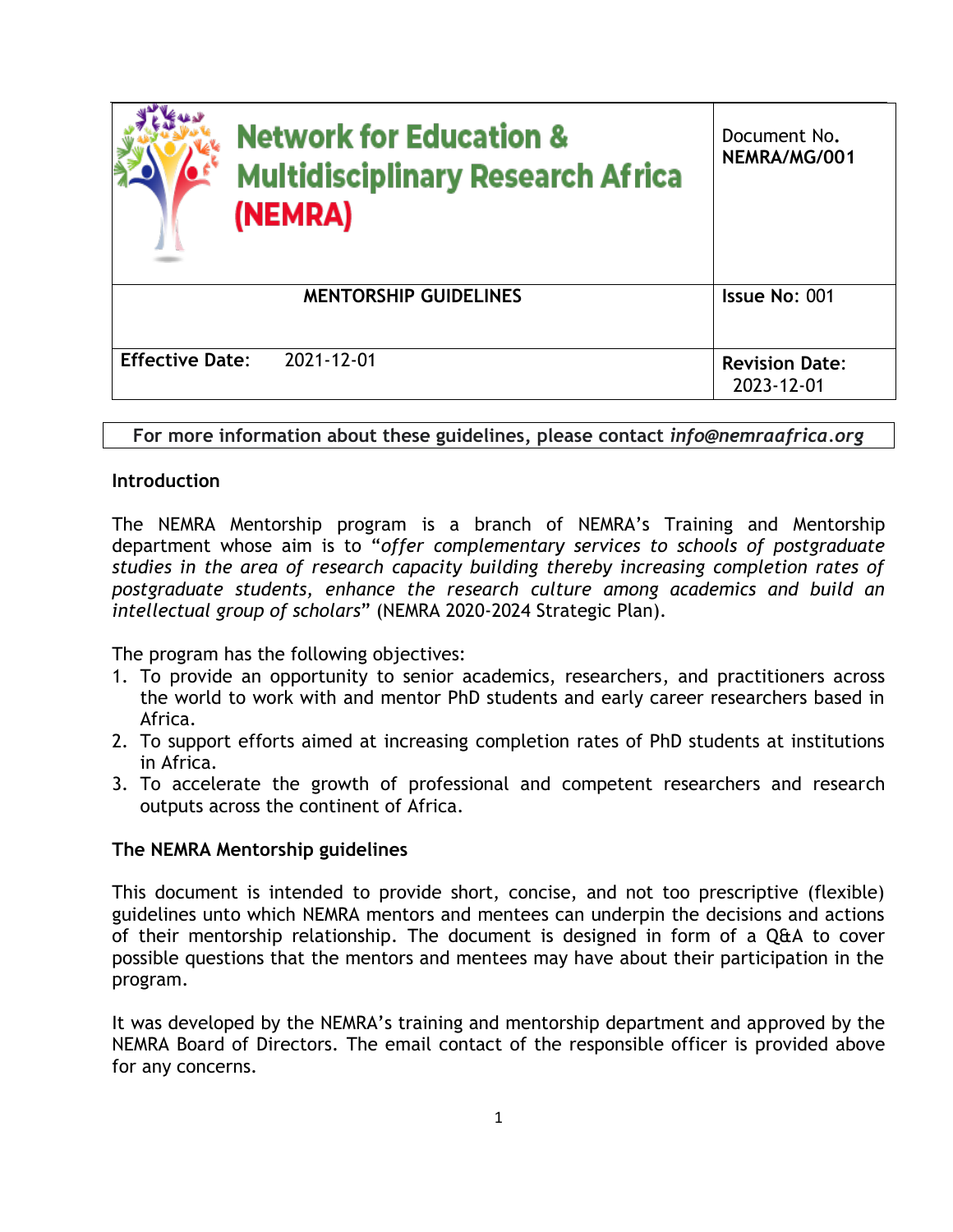## **1. Who is a NEMRA mentor?**

The NEMRA mentors are experienced academics and/or practitioners from across the world who are interested in offering support to PhD students and early career researchers based in Africa. They are invited through email or NEMRA social media handles to provide a brief profile indicating their research interests. This information is then used to match them with a prospecting mentee.

NEMRA mentors are not research supervisors as they would not hold any contractual obligation with the institution where their mentees are based in Africa.

### **2. What does a NEMRA mentor do?**

The NEMRA Training and Mentorship coordinator will link up the mentor and the mentee. Once the match is agreeable, the pair may arrange the date and time for the first meeting. The mentor will thereafter:

- 1. Lead the discussion about expectations and the goals of the mentorship relationship between him/her and his/her mentee.
- 2. Inform the mentee and agree about the preferred scope of participation (some mentors may be available to offer career guidance, co-authorship, reading & providing feedback on write-ups, etc.)
- 3. Inform the mentee and agree on the frequency and form of the meetings.
- 4. Ensure documentation and adherence to what is agreed above.
- 5. Attend a mid-year evaluation meeting with the NEMRA Training coordinator.

#### **3. Who is a NEMRA Mentee?**

NEMRA mentees are PhD students and early career researchers (ECRs) based at institutions in Africa. NEMRA ECRs are the network members who completed their PhDs no more than 10 years prior to their application for a mentor. NEMRA mentees are also official subscribed members to NEMRA.

#### **4. What does a NEMRA mentee do?**

A NEMRA Mentee will

- 1. Ensure that their NEMRA membership subscription is up-to-date.
- 2. Submit his or her request for a mentor to the NEMRA Training and Mentorship coordinator.
- 3. Liaise with the assigned mentor on scheduling the first meeting.
- 4. Share and agree with the mentor about his/her expectations
- 5. Agree with the mentor of the objectives/goals of the mentorship programme
- 6. Document the proceedings of the mentorship meetings. (A draft mentorship record form is appended herewith)
- 7. Prepare and submit to the NEMRA Training and Mentorship coordinator a mid-year and the annual mentorship report.
- 8. Attend a mid-year evaluation meeting with the NEMRA Training coordinator.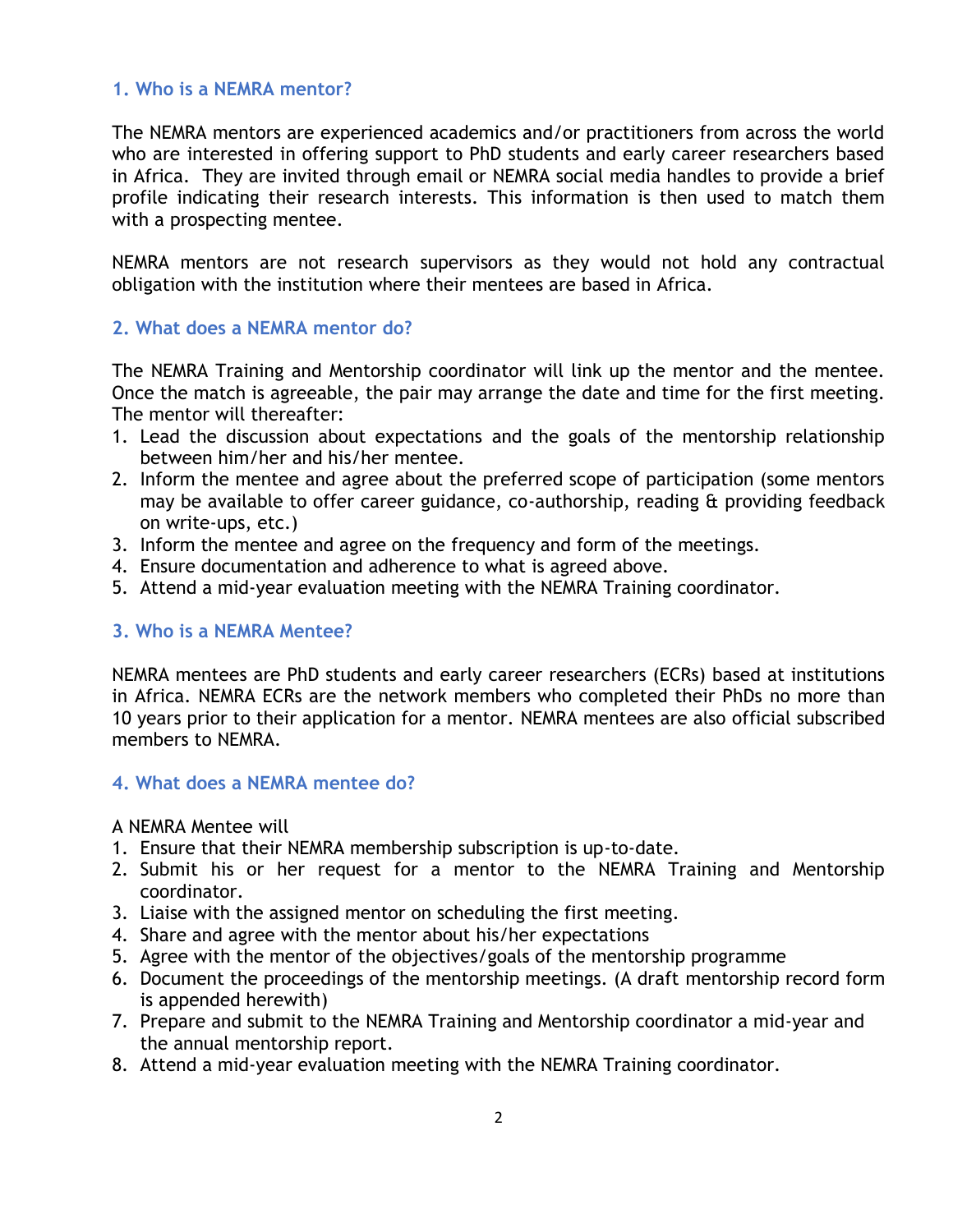# **5. How long is the mentorship relationship supposed to run?**

The NEMRA mentorship relationship will run for two (2) years. However, the NEMRA Training and Mentorship coordinator will hold an evaluation meeting with the mentor and mentee every six (6) months to consider progress and if the relationship should continue or not

## **6. Is there a fee?**

There is no fee levied on involvement in the NEMRA mentorship program. However, participants are encouraged to donate to NEMRA if they so wish.

## **7. What role will NEMRA play?**

NEMRA will through the NEMRA training and mentorship

- 1. Match mentors and mentees
- 2. Arrange mentorship workshops for skills acquisition
- 3. Evaluate the mentorship records forms, arrange and lead the mid-year evaluation meetings
- 4. Organise social events for all participants on the program for network building and collaboration

## **8. What if one party (or both) wants to end the relationship before the end of the mentorship period?**

In the event that the mentorship relationship needs to be terminated before the end of the two (2) year period, the party(ies) concerned are requested to notify the NEMRA training coordinator about their intention. A special meeting between the mentor, mentee and NEMRA training coordinator will be arranged before the relationship is finally terminated if the parties so wish.

#### **9. Can the parties apply universally accepted guidelines for mentorship?**

NEMRA will uphold the universally accepted guidelines for mentorship to guide the relationship between the mentors and mentees on the program. Mentorship training sessions will be conducted once in a while with specialized mentorship coaches to equip the mentors and mentees with knowledge and skills on mentorship and to discuss the applicability of various ideas on the topic.

#### **10. Anything about ethical conduct?**

Undesirable practices on the research journey may limit the development process of PhD students and ECRs. NEMRA, therefore, holds matters of ethics in high regard. In particular, the NEMRA mentorship program expects mentors and mentees to respect each other's confidentiality. Mentors and mentees are also encouraged to use their discretion and consider matters relating to issues like legal requirements, IPR, and copyright, attribution, and co-authorship, etc.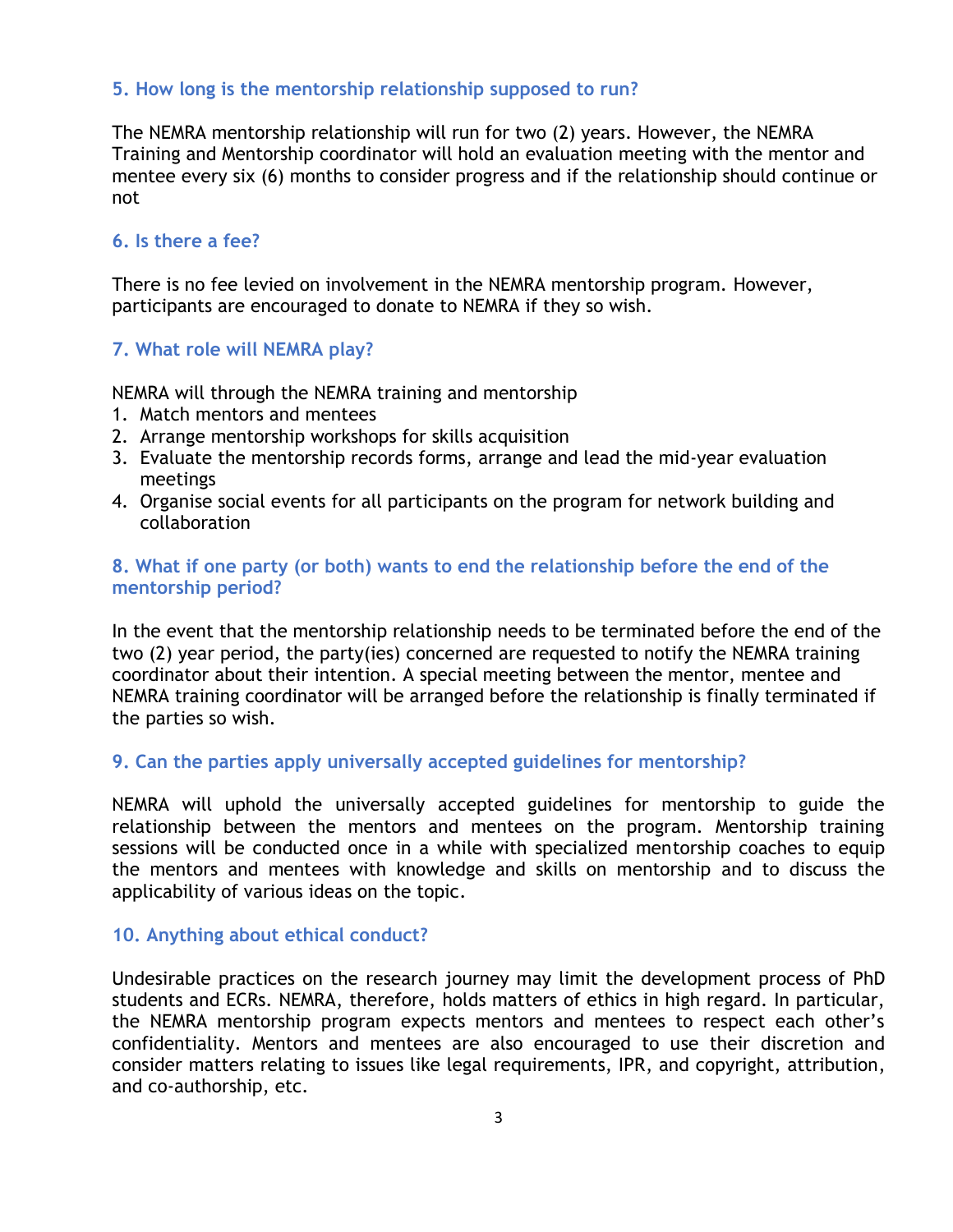#### **References and other resources**

Blixen, C. E., Papp, K. K., Hull, A. L., Rudick, R. A., & Bramstedt, K. A. (2007). Developing a mentorship program for clinical researchers. *Journal of Continuing Education in the Health Professions*, *27*(2), 86-93.

Chopra, V., & Saint, S. (2020, March). Mindful mentorship. In *Healthcare* (Vol. 8, No. 1, p. 100390). Elsevier.

Geber, H., & Keane, M. (2017). Ubuntu and transformational mentoring in South Africa: 7 principles of a culturally integrated mentoring response. *The SAGE Handbook of Mentoring. London: Sage*.

Langdon, F., & Ward, L. (2015). Educative mentoring: a way forward. *International journal of mentoring and coaching in education*.

Sambunjak, D., & Marušić, A. (2009). Mentoring: what's in a name? *JaMa*, *302*(23), 2591- 2592.

Smink, J. (1999). A Training Guide for Mentors.

The NEMRA 2020-2024 Strategic Plan